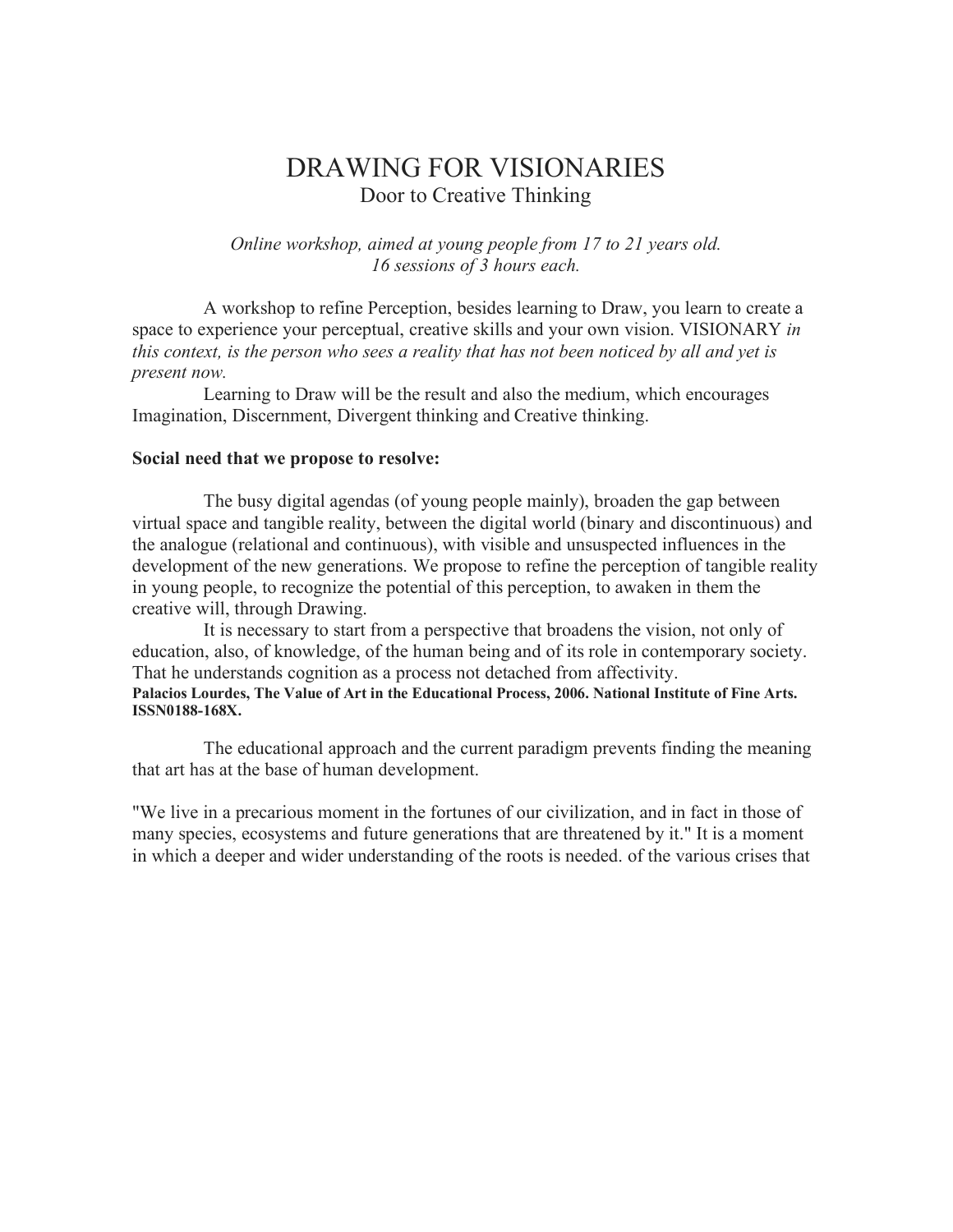converge on us, as well as how we can respond creatively to them" Schumacher College.

. . intelligence that denies sensitive experience in the Educational model of close vision of human construction of knowledge.

Excluded youth, which faces a highly competitive and complex world, while educational centers continue to teach obsolete content. One third of the important skills in today's economy will have changed by the year 2020. Young people are three times more likely than adults to be without work (UNDP Report 2016)

Education committed to the demands demanded by the market, leaving aside the cultivation of Intelligence.

*.* Apathetic young people who try to find meaning in life immediately, with many digital connections but few human relationships.

*The forces opposed to a transformation of society are the same as those opposed to knowledge contributing to that transformation.*

*It is important to contribute to develop Cognitive skills, of a higher order, to face Complexity. Art in education is a powerful way to do this.*

## **Young before the complexity:**

New generations, in a continuous search (sometimes unconsciously) for new models of thought that honestly recognize the problems and that propose pertinent solutions to the challenges we face as humanity. It is necessary to provide young people with broader and more inclusive tools, tools that enable them to discern, to solve, to think. "One third of the important skills in today's economy will have changed by the year 2020**" (UNDP Report 2016)**

Young people face a highly competitive society; competitiveness as a central value and in which: the mechanisms of exclusion constitute a basic and necessary game rule. Competitiveness is by its very nature exclusive. Exclusion occurs now, even in youth, in the dynamic center of society, not only in the periphery. We live in a world, in a society that excludes. **Four out of every five human beings are excluded (UNDP, 1999).** Young people are three times more likely than adults to be unemployed. In the next 15 years, young people around the world will need 600 million jobs. **UNDP 2016 Report Human development for all.**

In most societies, young people will constitute an economic middle class that fights for innovation and creativity both in life and at work.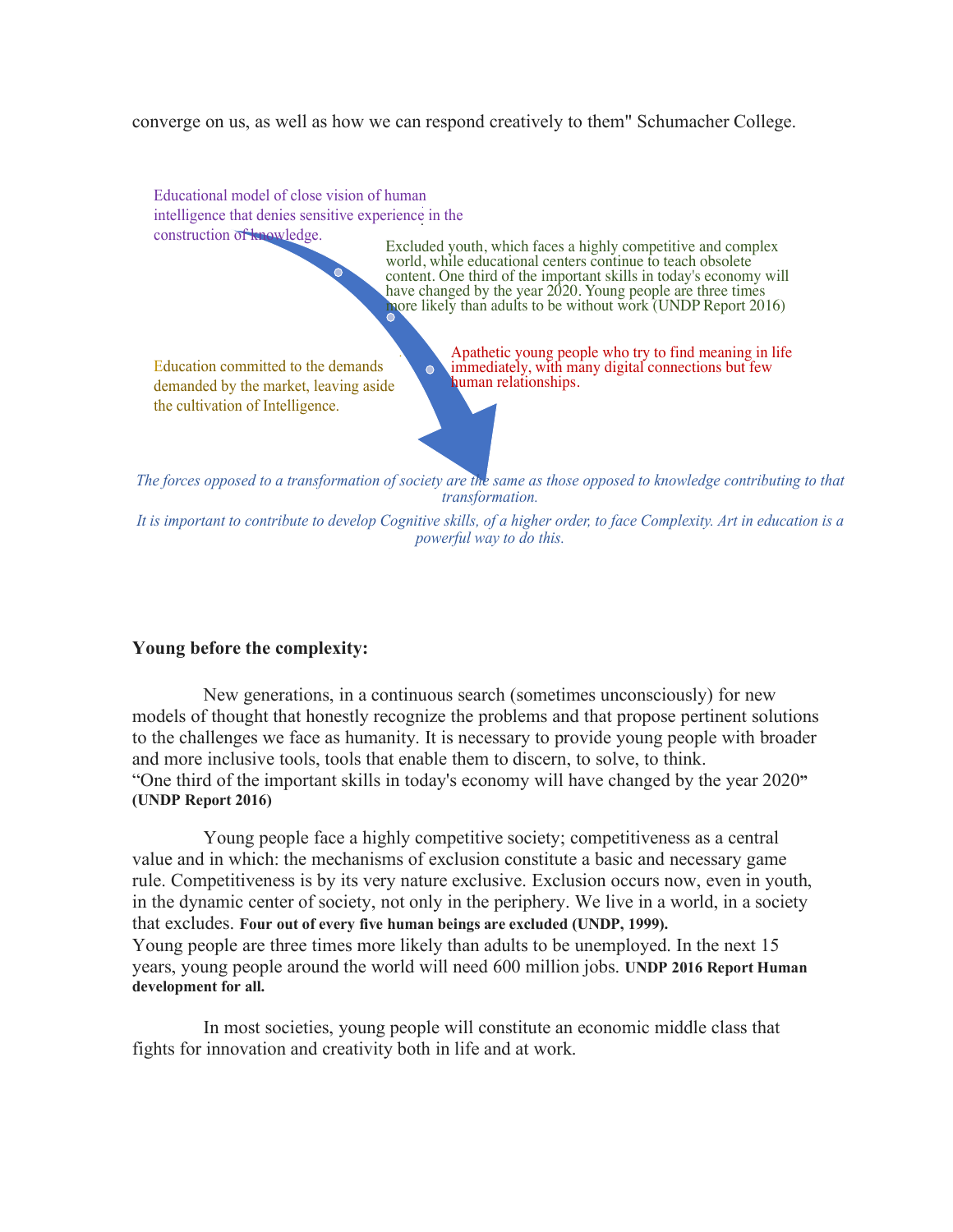They are also more likely to see themselves as global citizens, with positive implications for human capabilities and opportunities. But the new middle class can show patterns of consumption that have adverse impacts on sustainable consumption. You can have your own social agenda (such as social entrepreneurship) but be more motivated by personal economic progress. It can have many digital connections but few human connections.

There are more young people alive today than at any other time in the history of mankind. One third of the world's population is less than 20 years old. **UNDP 2016 Report Human development for all.**

On the other hand, we are faced with a large part of the youth who seems sad, apathetic, who does not think about his future, who tries to find meaning in his immediate life, tries to survive today, but finds no meaning in the world that our culture offers. Could a rapid maturation created by artificial means, achieve complete human beings? **Alicia Wiechers, Conference Education for Art and the Development of Intelligence, 2003, Universidad Internacional.**

# **The new Paradigm has not arrived in the classrooms.**

In 2005 it was 100 years since Einstein enunciated his theory of relativity, which continued with new discoveries about how we are not separated from the world we perceive.

We affect the world and the world affects us, because we are part of it. Our individuality is only a whirlpool in the total current of a river. In order to perceive in a global way it is necessary to fully perceive (simultaneously the object, the subject and the relation).

This thought, global (Gestalt), which has nothing to do with the so-called "globalization", characteristic of the artist and also of the pre-logical child who perceives in an immediate way, is what education has been leaving aside, promoting only the idea of the separated individual, enclosed in a material body as in a sack of potatoes, delivered to his solitude, and thinking about the survival of the strongest. We have not received the news that this paradigm, which is the Newtonian paradigm, was overcome 100 years ago.

Relativity has to be understood as, in this visible universe, everything is in relation; that we are part of a whole in continuous movement, and know that as Einstein said:

*"It's the experience of relationships what constitutes the content of the concepts ". "You learn through experience,The rest is just information. In the relative world, he said, the most important question we should ask ourselves is: Is the universe a friendly place?*

**Alicia Wiechers, Conference, Education for the Art and Development of Intelligence. 2003, International University.**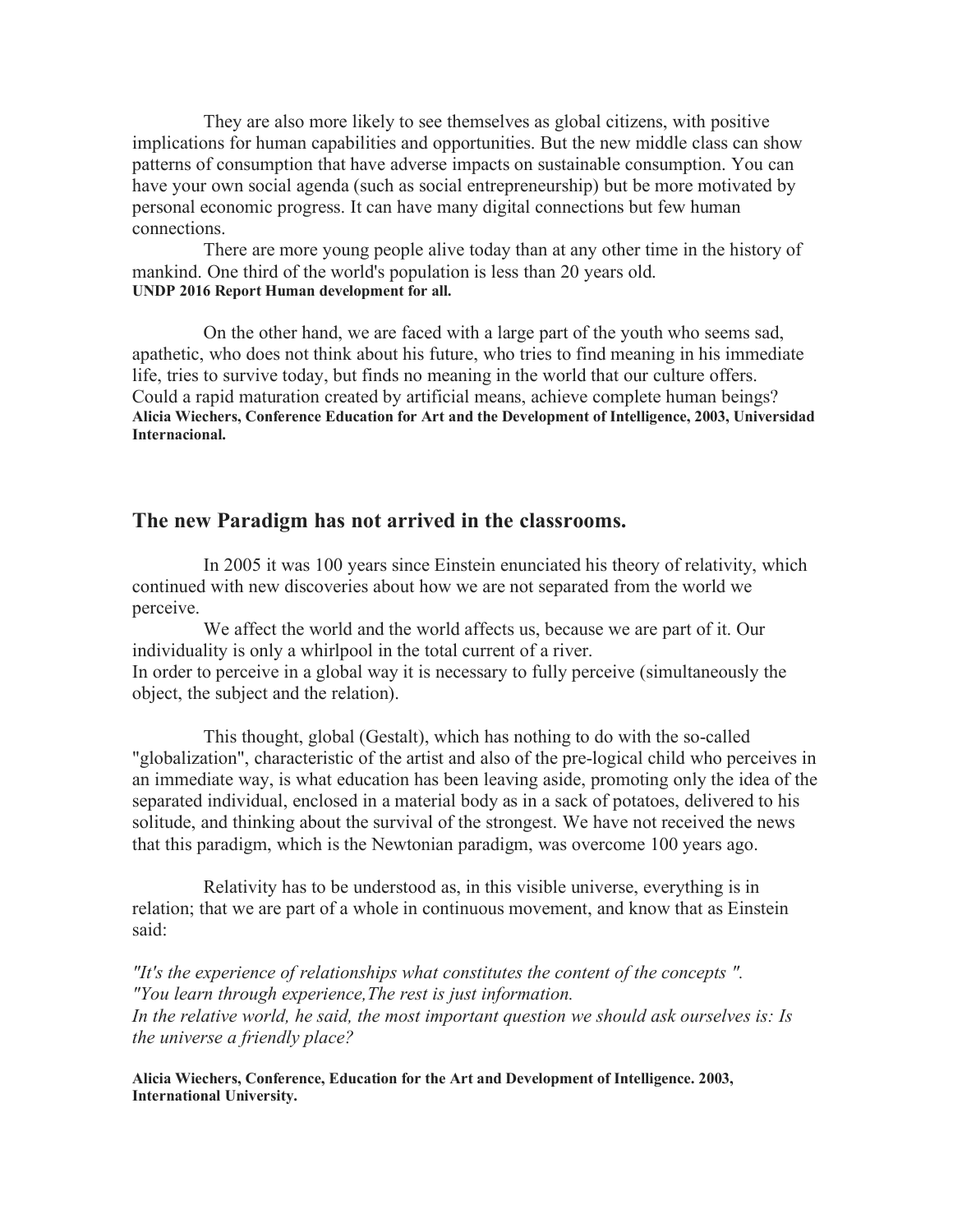The rise of knowledge-based societies has made us understand the importance of sharing and building knowledge for the development of modern societies. These same societies increasingly demand creative, innovative and adaptable work forces that can address and respond to constantly changing global challenges, such as major environmental changes and rapid technological development.

In 1999, UNESCO launched an international appeal for the promotion of arts education and creativity in the school.

#### **1. Justification**

### AN EDUCATION WITH MEANING

Today, institutions such as Harvard University (just to mention one), have focused on designing a new education system that corresponds to the times we live. Professor Howard Gardner, creator of the theory of multiple intelligences, has proposed to form a pilot organism in Education, called ZERO project, where a group of researchers: neurologists, educators, scientists, artists, philosophers study how education for art and the use of the symbol, which is the language of art, contribute to human development and intelligence, and which are the tools that will help to recover the vision of a world with meaning, which we were losing with the advent of the so-called modern era. Alicia Wiechers, Conference, Education for the Art and Development of Intelligence. 2003, International University.

The present Initiative of Drawing for Visionaries is an invitation to an evolutionary change. to advance through Art, towards, new models of regenerative thought, towards consciousness, coherence. Put at the service of human activity, creativity, the cultivation of intelligence and discernment; the ability to identify incoherence, *what does not work*; to propose coherent solutions.

Art, propitious: The Development of Perceptual skills (attention) and expressive abilities (intention) also in non-verbal languages. Sensation is the apprehension of the world through the senses. Perception is the internal response to this sensation. Imagination is the result of this encounter. For All ages that need to rescue the unified vision of the child, (or the global vision of the Artist). Alicia Wiechers Creative Perception and Imagination. For CAPTAS, Training, workshops and seminars S.C.

"The more creative the new generations are, the more possibilities they will have to realize themselves. Imagination is the source of all human achievement, Creativity is learned just as you learn to read. "

Sir Ken Robinson PhD in Philosophy and renowned author on topics of Creativity: author of The Element, Creative Schools, You, Your Child and the School.

More than learning, we see that Creativity is propitiated, by allowing the space necessary for it to emerge in each person. The ART in each and every one of its expressions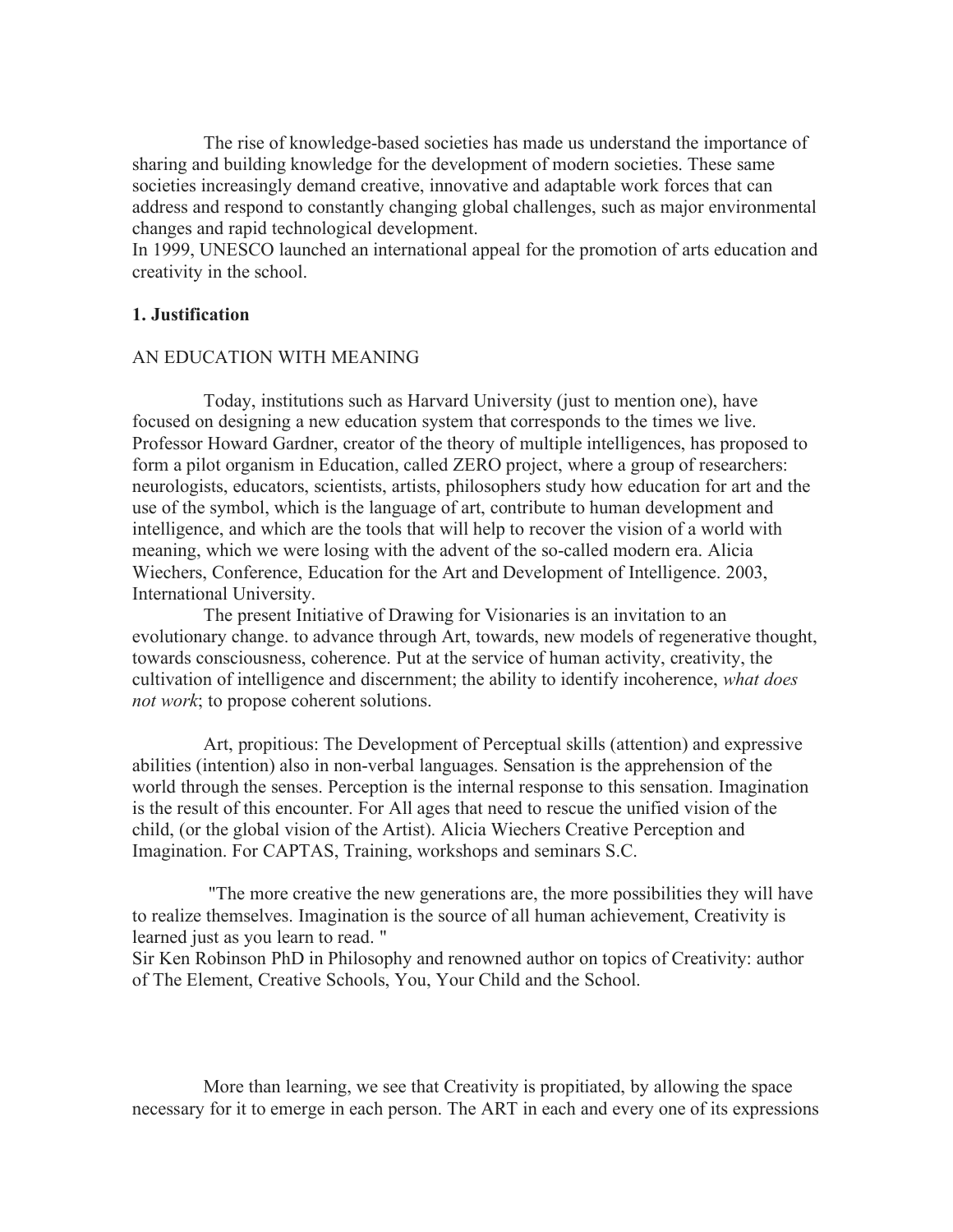is a bridge of access to the sensible world, to the Divergent thought and to the Creative Space. An Aesthetic Experience (one that involves the senses) is an ideal means to complete, transmit, integrate and anchor Knowledge, from any area of human endeavor.

#### THE VALUE OF ART IN THE EDUCATIONAL PROCESS:

"... the school reality is far from considering the formative potential that has (...) art in all its expressions. The modern school continues to privilege linguistic thinking and logical-mathematical thinking over all other forms of knowledge, in doing so the school prevents the child from developing the other possibilities of which it is also a carrier. (...) In the same way, education has not paid attention to the aspects related to the child's inner world, that of affections and emotions.

I believe that we are facing a much more complex problem than what can be seen in appearance, since the solution is not only to add to the curriculum artistic subjects (...) we need to advocate a profound transformation of education in general.

... The overvaluation of rational and scientific knowledge is certainly rooted in Greek thought, because, if we delve into history a bit, the fields of knowledge and its subdivision remain the same since then (Sastre and Moreno, 2002, pp 39-40 Thanks to this inheritance we still live in the realm of reason, where feelings, emotions, affections, are considered human components of lesser value.

Education today tends to stick to the demands that the world of the market demands, orienting its objectives towards the training of professionals capable of effectively inserting themselves into the labor market ... the business model filters its pretensions and makes its influence felt in the design of educational programs. Palacios Lourdes, The Value of Art in the Educational Process, 2006. National Institute of Fine Arts. ISSN0188-168X. Metropolitan Autonomous University Xochimilco Unit.

# EDUCATION THROUGH ART AND THE DEVELOPMENT OF INTELLIGENCE:

In general, the school teaches and values the activities of the logical, sequential, computational, and verbal brain. Meanwhile, the motor skills developed in the game, emotion, intuition, humor, rhythmic movement, imaging and vision, and other gestalt brain abilities, are not practiced or valued even though they are the basic knowledge tool of the world until 7 years of age.

It is only later in real life (where the welfare of the individual depends on initiative, responsibility, self-esteem, balance with the environment and the ability to put their knowledge into practice), when we begin to appreciate the importance of these brain functions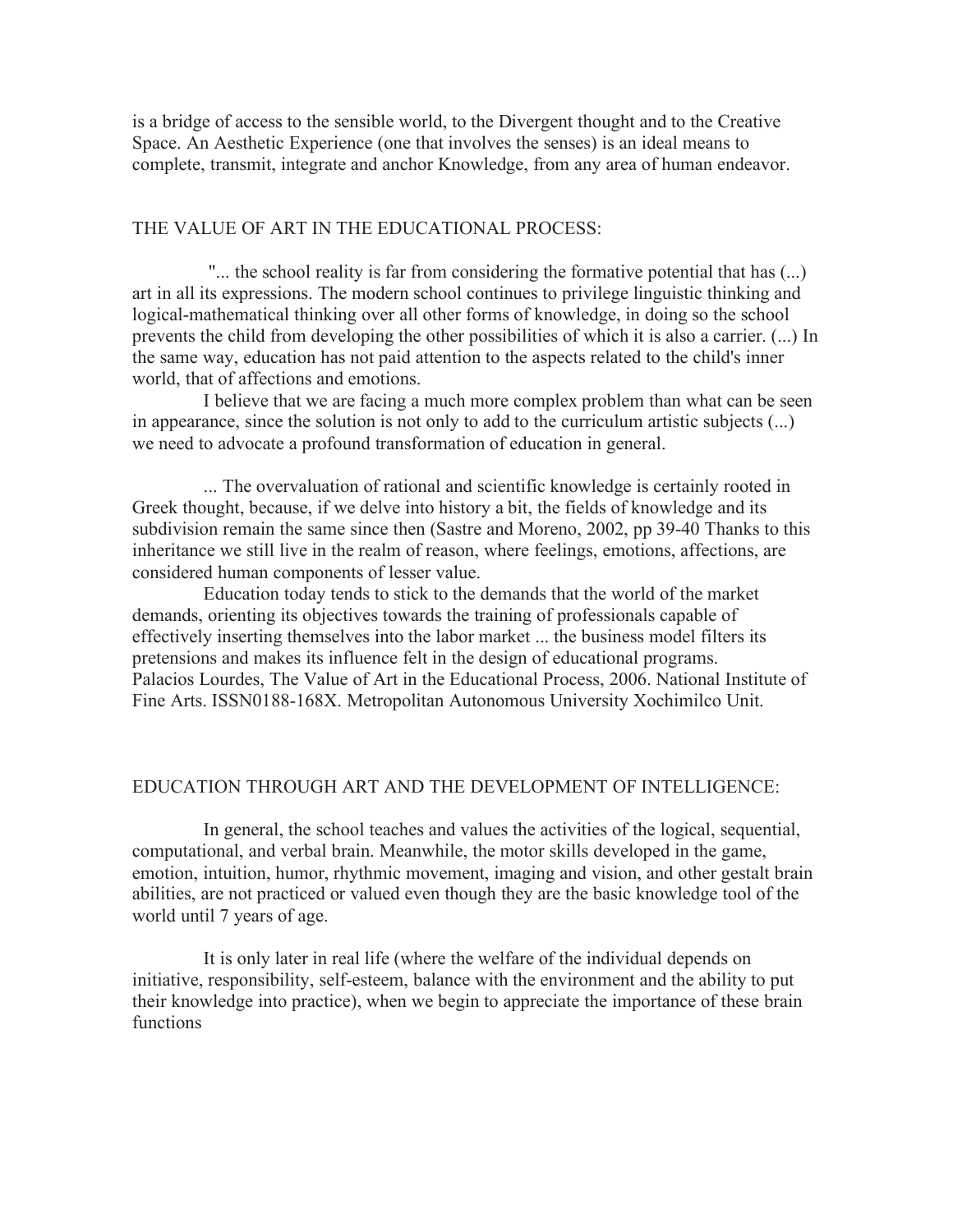| <b>Conceptual Method; Logical brain</b>                                      | Perceptual method; Gestalt brain.                                                                                                                                                                                                       |
|------------------------------------------------------------------------------|-----------------------------------------------------------------------------------------------------------------------------------------------------------------------------------------------------------------------------------------|
|                                                                              | Experimental Method - Experiential method.<br>Technique $-$ Physical contact, and movement.<br>$information - Experimental contact$                                                                                                     |
| Study of the matter $\,$ $\sim$ Organic world                                | Observation where the observer is outside the experiment $-$ Observation where the observer is part of the experiment.<br>Control of Nature $-$ Study in nature the forces in motion, rhythms and cycles.                               |
| Concept of individual $-$ Field concept.<br>Uniform Convergent $-$ Divergent | Centered form of thought in oneself $-$ Thinking in relation to the context.<br>Logical System closed - Analogical. Global. Symbolic. Open system.<br>Unidirectional linear time $\overline{\phantom{a}}$ Cyclic time Bipolar. Elastic. |

#### Alicia Wiechers, Conference, EDUCATION FOR ART AND THE DEVELOPMENT OF INTELLIGENCE. **2003, Universidad Internacinal.**

The situation of art in modern society and its weak presence in school environments forces us to build an increasingly consistent foundation that brings together different perspectives from which the importance of art in human life is re-evaluated, because art is a primary need and represents a possibility to redeem man from the accelerated process of dehumanization that lives in today's society.

Rudolf Arnheim, educator in the field of plastic arts and psychologist. Arnheim develops some ideas that have the purpose of endorsing the presence of art in education. His arguments focus on recognizing the cognitive function of the senses and perception.

For Arnheim, the senses play a crucial role in our cognitive life. The sensory system is one of its main resources, so it points out that learning to use them intelligently should be an important commitment of the educational agenda. Arnheim sees the arts as the privileged means of providing sensory stimuli, considers them central matters for the development of sensibilities and for the imagination.

Through art, attention is sharpened and the ability to distinguish the specific qualities of objects and the phenomena of reality is sharpened. Howard Gardner creator of the so-called theory of multiple intelligences. Gardner (1995, p.24) proposes a new vision: "It is a pluralistic vision of the mind, which recognizes many different facets of cognition, which takes into account that people have different cognitive potentials and that contrasts different cognitive styles. . "Gardner (1995, pp. 34-42) starts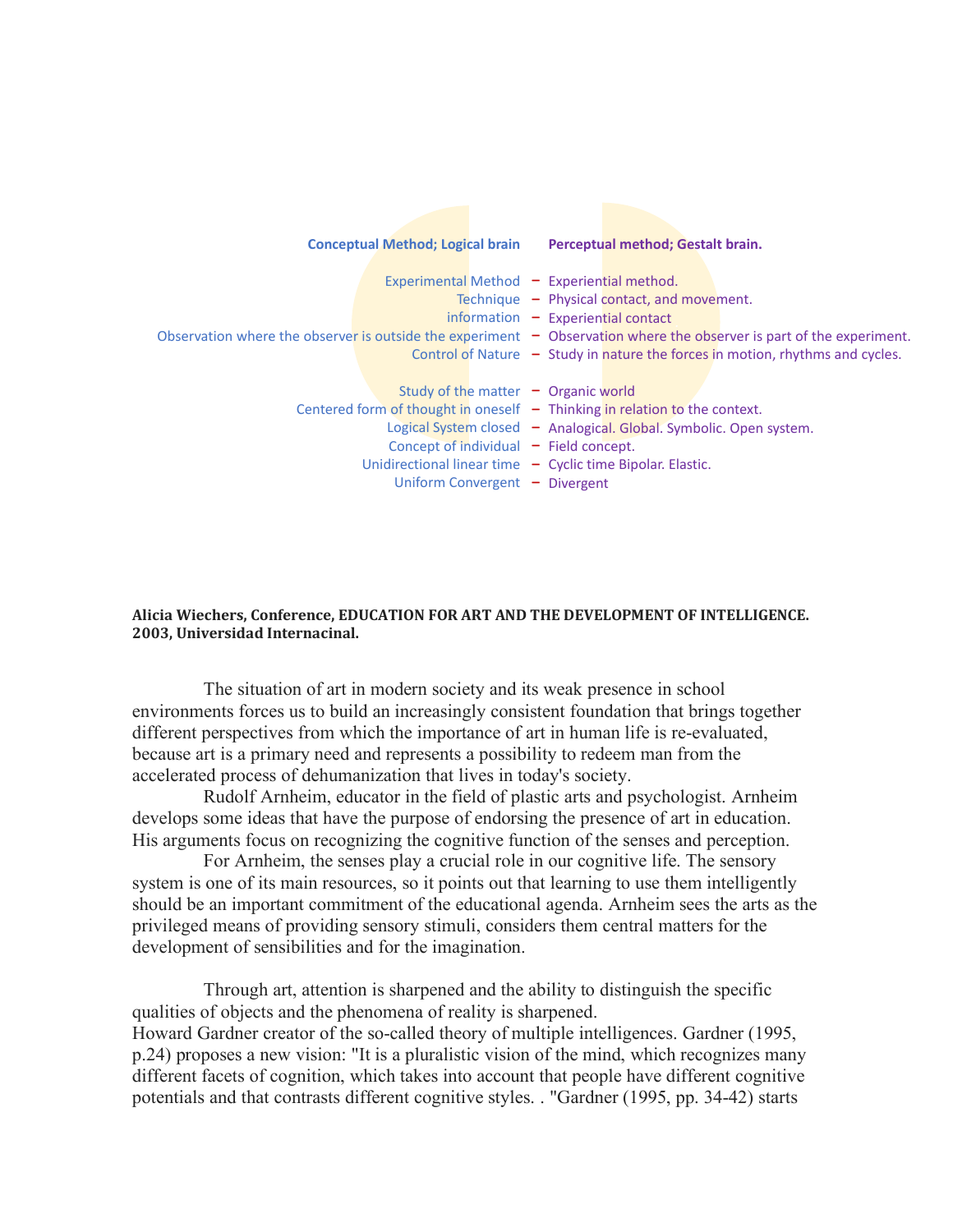from this plural approach to the intellect and derives from his studies a classification of seven different intelligences: linguistic intelligence, logical-mathematical intelligence, spatial intelligence, musical intelligence, body and kinetic intelligence, interpersonal intelligence and intrapersonal intelligence. In his book Reformulated Intelligence (Gardner, 2001, p.57) he considers three more intelligences: naturalistic, spiritual and existential.

Gardner is interested in investigating the nature of artistic thought, considering that, like science and mathematics, the arts involve complex forms of thought. Gardner (1987, p.60) states that "[...] the basic unit of human thought is the symbol.

Our construction of reality is based on the availability of a vast collection of mental conceptions or symbolic forms. The efforts of human beings to capture their experiences and express them in ways that can communicate effectively depend on a combination of these conceptions or symbolic forms (Gardner, 1987, p.64).

Gardner (1987, p.64) tells us that for Cassirer:

Symbols are not simple tools or mechanisms of thought. They themselves are the working of thought, they are vital forms of activity and the only means we have at our disposal to "make" reality and synthesize the world. It is impossible to conceive of the activity of symbolizing as something separate from human imagination and creativity: man lives in a symbolic universe.

Art has maintained an unequal relationship with respect to science. His intellectual character has been denied, reducing him to an image knowledge. Art, like science, has rationality and discursivity, are languages or systems of signs in which thought is externalized.

Elliot Eisner, who comes from the field of plastic arts and has also studied the subject of arts and education. Cognition and affectivity, he points out, are two processes that occur simultaneously and that share the same reality within the human experience. If we understand cognition from this perspective, we can recognize that feeling is part of the knowledge process itself. "What we seek in education is the cultivation of intelligence in the various ways in which it is capable of operating" (Eisner, 1994, p.76).

Education, we believe, can't be reduced to the teaching of instrumental knowledge, on the contrary, it must be focused on developing all the aspects that makes the unit in which the personality of the human being is formed.

More recently, Monserrat Moreno and Genoveva Sastre advance in this sense by offering evidence from research conducted from neurology and psychology about the close relationship between cognition and affectivity. The authors expose, among others, the results of studies conducted by the neurologist R. Damasio, which led him to the "[...] conclusion that there is a deep interaction between reason and emotions", the belief that certain aspects of the process of emotion and feeling are indispensable for rationality "(Sastre V., and Moreno, 2002, p.22). Damasio, Moreno and Sastre tell us (2002, p.22): For the authors such research and their contributions will be the cause of important changes in education .... Palacios Lourdes, The Value of Art in the Educational Process, Fine Institute Arts. Mexico. 2006. ISSN0188-168X. Metropolitan Autonomous University Xochimilco Unit.

#### ART AS A SOCIAL TRANSFORMATION AGENT: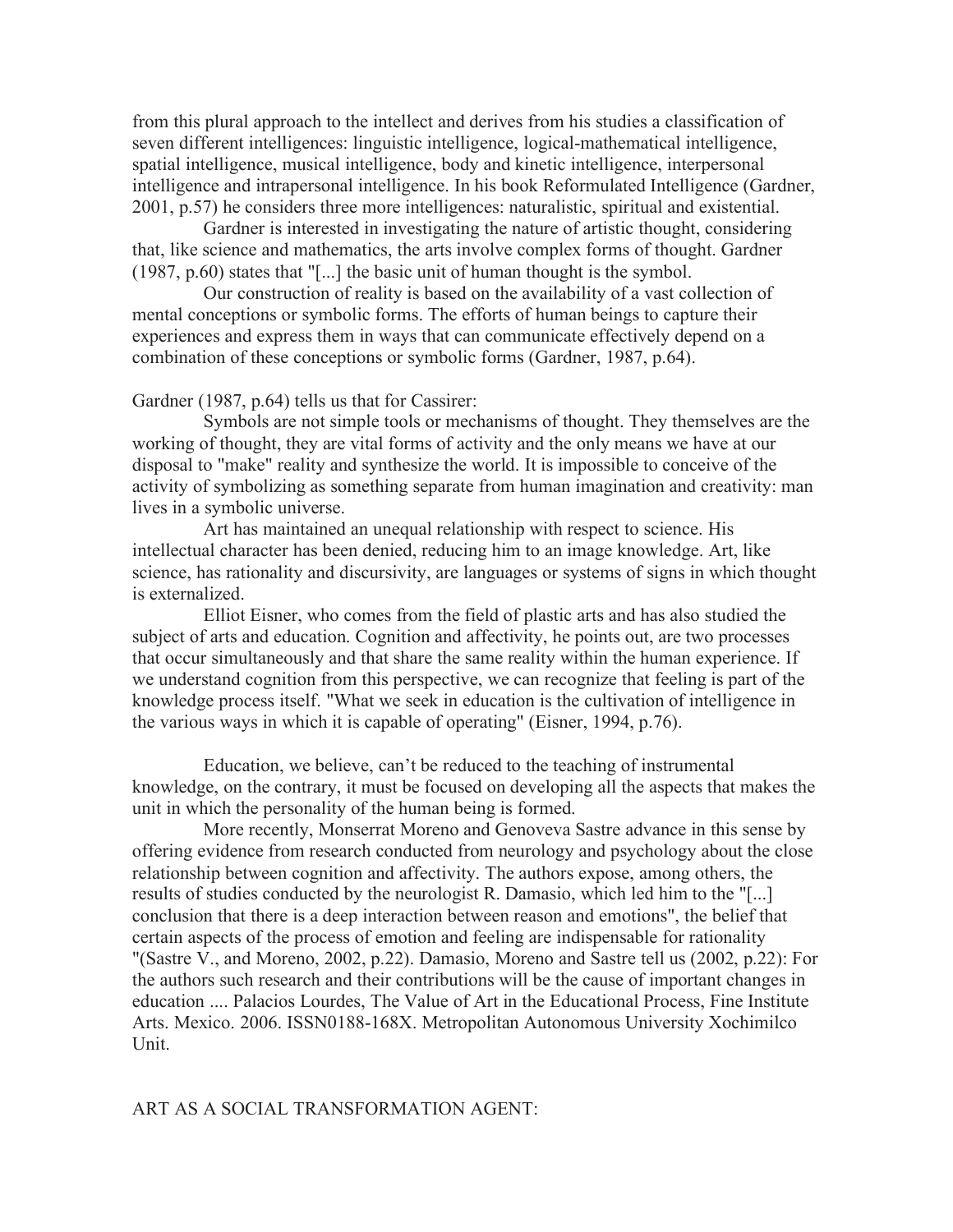The biggest social problem; is that we are always looking to solve social problems from the same values and using the same thought systems that generated them. Art constitutes a space for personal expression and development, meeting, participation

The expression is a dimension and a fundamental right of people and artistic expression a privileged way for all people and, in particular, those who face situations of exclusion and vulnerability, develop that dimension and exercise that right, individually and collective Bizkaia.org. Art for Inclusion and Social Transformation. 2012 ISBN: 978- 84-940338-0-3 (sensitization ... Bizkaia.org Art for Inclusion and Social Transformation. 2012 ISBN: 978-84-940338-0-3

Social Responsibility and the commitment of those who work in the Dimension of Art and Culture, is of increasing relevance, in a context for which it is Urgent to Develop Cognitive, Social and Emotional Skills, of a GREATER ORDER, skills that the competitive world, digitalaized and complex, requires with Urgency.

If we ask ourselves what the means are and what are the goals, let's see the most representative dimensions of human WELL-BEING, the following graph can expand our Vision exponentially:

|                        | Means            | Goals     |
|------------------------|------------------|-----------|
| <b>HUMAN RIGTHS</b>    | ٠                | $^{+++}$  |
| <b>ENVIRONMENT</b>     | ÷                | $++$      |
| <b>GOVERNANCE</b>      | $++$             |           |
| <b>ECONOMIC GROWTH</b> | $^{+++}$         |           |
| <b>EDUCATION</b>       | $^{\mathrm{++}}$ |           |
| <b>HEALTH</b>          |                  | ++        |
| <b>CULTURE</b>         |                  | المراكب ك |

#### THE DIMESIONS OF DEVELOPEMENT

*New insigths on poverty. Hans Rosling / TED2007*

"Culture is the most important thing, it is what gives joy to life, that is the value of living ..." Hans Rosling; Expert in global health; Visionary data. Gapminder.org

#### **2. Focus of the Drawing Program for Visionaries**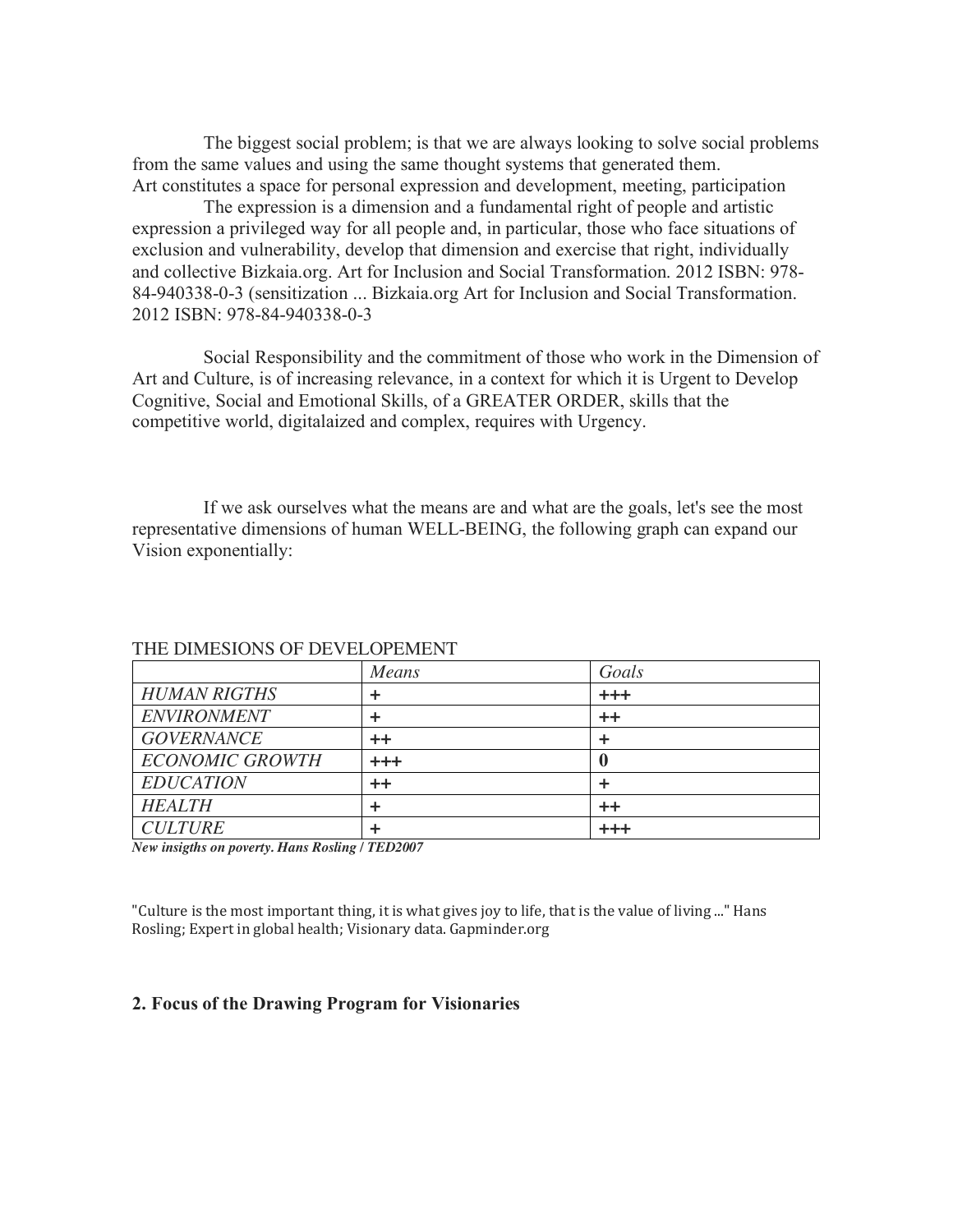Unify by means of drawing, the rational mind with the Imagination, useful in any field of human endeavor. Important tangible contribution towards the development of more conscious and creative processes.

Drawing for Visionaries, more than a drawing workshop, is a way to refine perception through active attention, through the stimulation of neural connections, which, like a flash, activates our abilities to open the door to creative thinking. We can Draw by learning to SEE and we can SEE by learning to DRAW. Drawing, here, is the psychoactive way to evolve towards this broader, integrating and creative thought structure, although there are many ways to do it, drawing is a gentle and deep way that only requires pencil, paper and light of our Attention. GOETHE said that if you really want to know something, you draw it.

Fritjof Capra says "the cause of all the crises we are experiencing is a Perception crisis".

A crisis built by invalidating fundamental human capabilities, as if they were unnecessary or did not exist. We propose to recognize and integrate these sensitive capacities through the refinement of perception.

In this Initiative; Drawing is offered as a tool of expression and as a valuable tool for recognizing our own perception.

Creativity gives us back the dignity of participating in the creation of our own life, designing it and making decisions, according to what we visualize, to what we value. Connecting the mind with the hand when drawing, is an invitation to walk new synaptic paths, which, when cultivated, model different thought structures, skills of the mind, such as attention, intelligence, imagination, intuition, common sense. Drawing for Visionaries, is a door to recognize and cultivate this our internal senses that propitiate the space for creativity to flourish.

DRAWING FOR VISIONARIES, It is based on The Generative Thinking, which has the vocation of synthesis; of Integration between Logic and Imagination, in which explanatory extension is important, as well as intentionality. We chose the DRAWING from among the different Arts, to Propitiate the Creative Space.

The Structure of the Workshop:

\* Module 1. The process of Formation of an Image. Topic: External Senses and Common Sense Practice: Drawing the Visible and Invisible Form \* Module 2. The Meaning or content of the Form. Theme: The Imagination Practice: Drawing Gesture and Movement \* Module 3. The Invisible Geometry of the Forms. Topic: Intelligence Practice: Drawing the Perspective and the Proportion \* Module 4. Penetrating the Meaning of Visual Space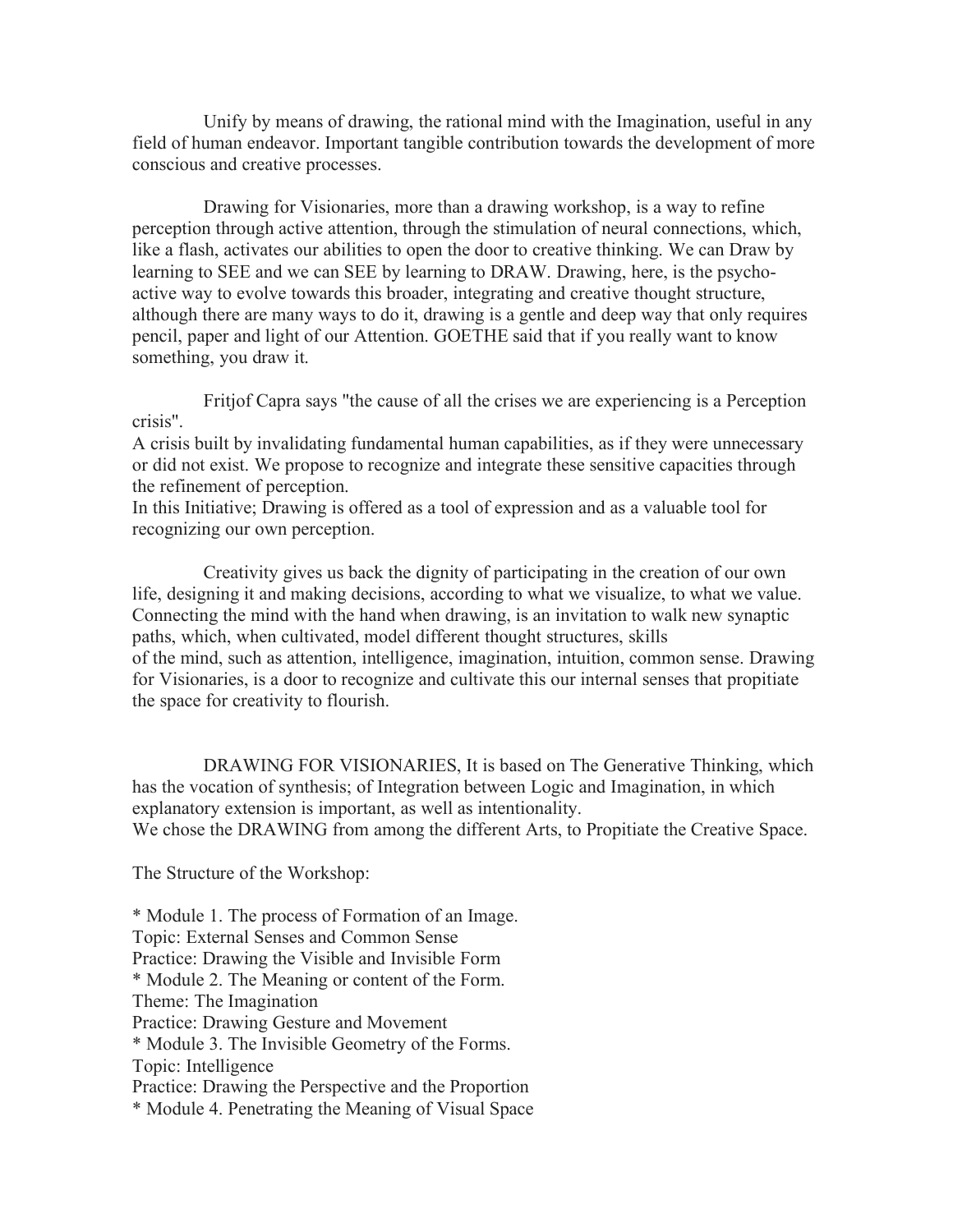Theme: Memory Practice: Modeling Space with Light \* Module 5. Intuition

#### **3. Drawing for Visionaries a proven program**

The face-to-face format of Drawing for Visionaries has been applied to different ages, for more than 30 years. Alicia Wiechers de la Lama, her creator, has developed basic techniques of drawing education, complementing her practice with various researches on perception, based on research works such as those by Aldus Huxley and the art of seeing, the Gestalt vision, Paul Dennisson and the circles of vision, Brain gym, The work of Drawing with the right side of the Brain of Betty Eduards, The complex systems of Edgar Morin, Morphic Fields of Rupert Sheldrake, Theory of Systems of Fritjof Capra, The studies of the Perception of Rudolf Arnheim , W. Blake, The Generative Thought of Leonardo Da Vinci, Goethe and the anthroposophical school of Rudolf Steiner, basis of the Waldorf education system, Taoist painting.

Alicia also has her own research work on the stages of brain development and perception on a map illustrated with drawings of people at different ages of development. He has dedicated more than 30 years to the study of Perception. Her clear and wise guide, leads her students to become aware of the way we see and respond to the tangible reality that surrounds us, to re-learn to SEE and with it to DRAW.

The present intervention is aimed at young people between 17 and 21 years old, and adapted to an online format, and to make this teaching accessible to a greater number of young people at distance, using technology; digital communication for Art educational purposes.

#### **4. Organization's capabilities to solve the social need.**

The Mango Cultural Forum A.C. is an organization whose social purpose is the dissemination of knowledge and experiences that improve the quality of life of people in an inclusive manner, through Art and Culture.11

It was legally constituted at the end of 2014. (Although as an independent Forum, it was founded in 2007) It has been for over 11 years a reference in the dissemination of culture and coexistence space in the State of Morelos. Open space to expressions mainly musical, and also scenic young talents, diverse, inclusive and high quality. This endearing project evolved to generate the Civil Association, in 2014, with the intention of understanding the non-profit sector. (The Forum, was for 7 years, not lucrative, without having the fiscal or legal attributes of an Organization for non-profit purposes)

In the generous space of the forum, we had art classes for children between 5 and 12 years of age, Nahuatl language classes, writing workshops for women, forums for the dissemination of sustainable culture, an annual art exhibition called " Like the fingers of the Hand "whose work has been made by children with disabilities, there are 4 annual editions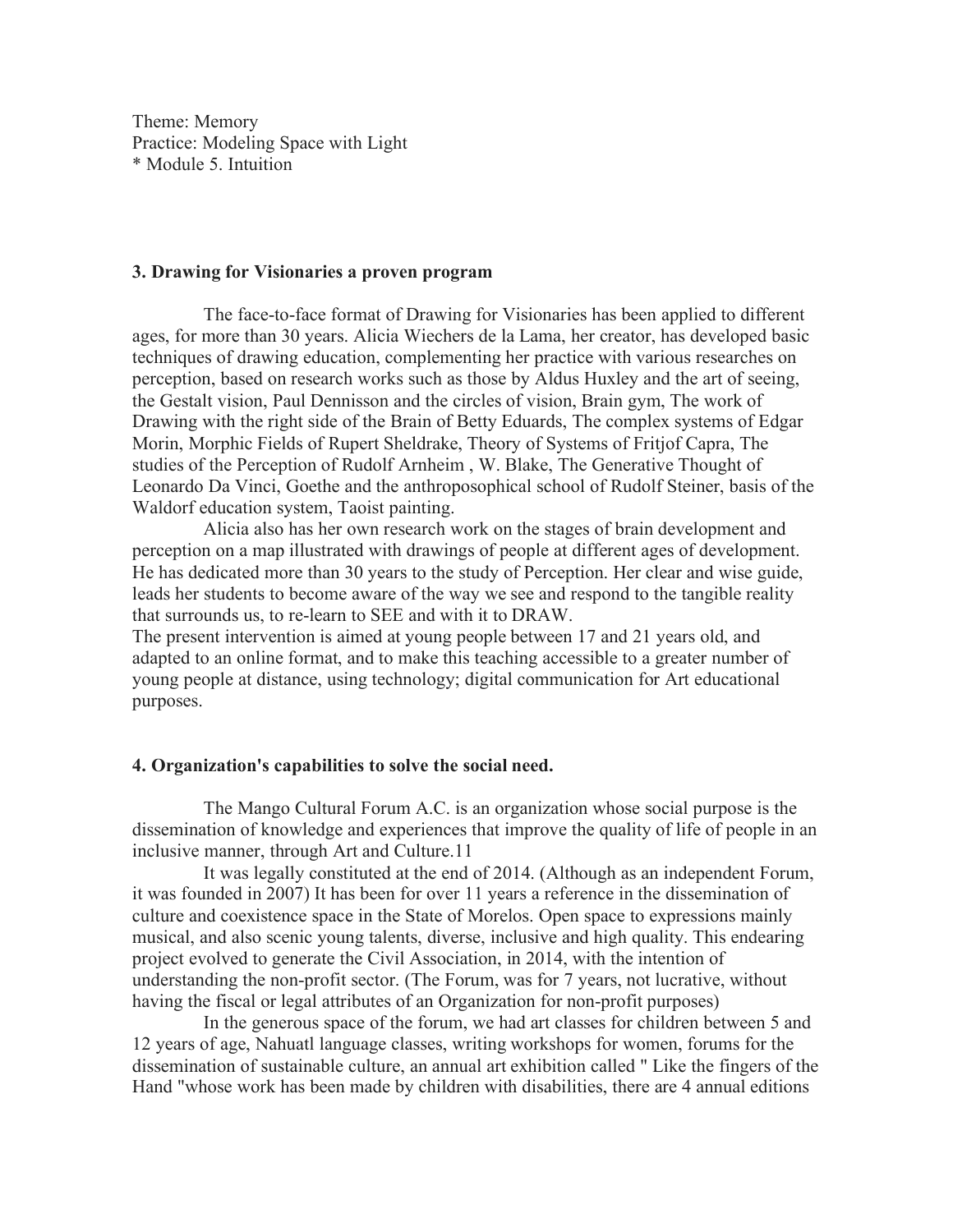and the inclusion has been achieved, through the Art of a sector of the population in great need of it.

We also collaborate in the dissemination of knowledge of the Third Sector of the economy and professionalization on social entrepreneurship and organized civil society in Mexico and the opportunities of this sector in the international arena. In the State of Tamaulipas and in the State of Baja California Sur, managing that the diploma courses and workshops of the organization CERI International Resource Center A.C. before different instances.

In 2018 we collaborated in the design of a proposal for the relaunching of an honorable Institution of more than 60 years of experience and a reference of Art and Culture in the north of the country; Art A.C.

From August to December 2018 we work in conjunction with INDESOL, the Todo por el Cine Foundation, and other actors, to carry out a Participatory Diagnostic Workshop on community productive projects in the Jaumave Valley, a regional Bio-Cultural vision. opened the doors to access very interesting processes with three communities in the State of Tamaulipas.

Also, this year we are launching the present initiative of DRAWING FOR VISIONARIES; very valuable project, to influence the generation of new models of thought through an intervention based on art.

From El Mango Cultural Forum A.C. together with Alicia Wiechers de La Lama, we make a conversion to produce, the online version of the Drawing Workshop for Visionaries, a wonderful experience based on fundamental axes such as: generative thinking, Education through Art, The Inner Senses, Dynamic Balance and Complex Systems, Art as a generator of knowledge and new thought models.

Alicia Wiechers de la Lama She is the creator of the Method, she has been teaching her own workshops for more than 40 years, for children and adults, she has been creating a method in which she teaches to SEE to draw and she is taught to DRAW to relearn to see, reality tangible. Which has led to the deep investigation of the perceptual and creative process, as well as its neurological, psychological, philosophical and symbolic implications. Alicia was a collaborator in the Robin Bond workshop in Mexico City for 10 years, studied at the Saint Luc Institute of Plastic Arts in Belgium linked to the University of Leuven.

For 35 years he has given workshops and conferences in different educational institutions, such as UIMP (Menéndez and Pelayo International University, Santander, Spain), UNUINTER (International University, in Cuernavaca, Morelos), UNAM National Autonomous University of Mexico (in collaboration with the master scientific illustrator Elvia Esparza), in addition to the workshops she teaches in her own study of drawing, painting and iconography, such as: Drawing for Visionaries, Water forms, Flower drawing, Taoist painting, gold leaf application.

Maira Setién García. Executive Director of El Mango Foro Cultural A.C. founder of the Organization, with several years of experience as an amateur and freelance of social entrepreneurship. Cultural Manager, founding partner of the Restaurant and Independent Forum, El Mango since 2007. Founding member of the organic bakery La Masa Madre in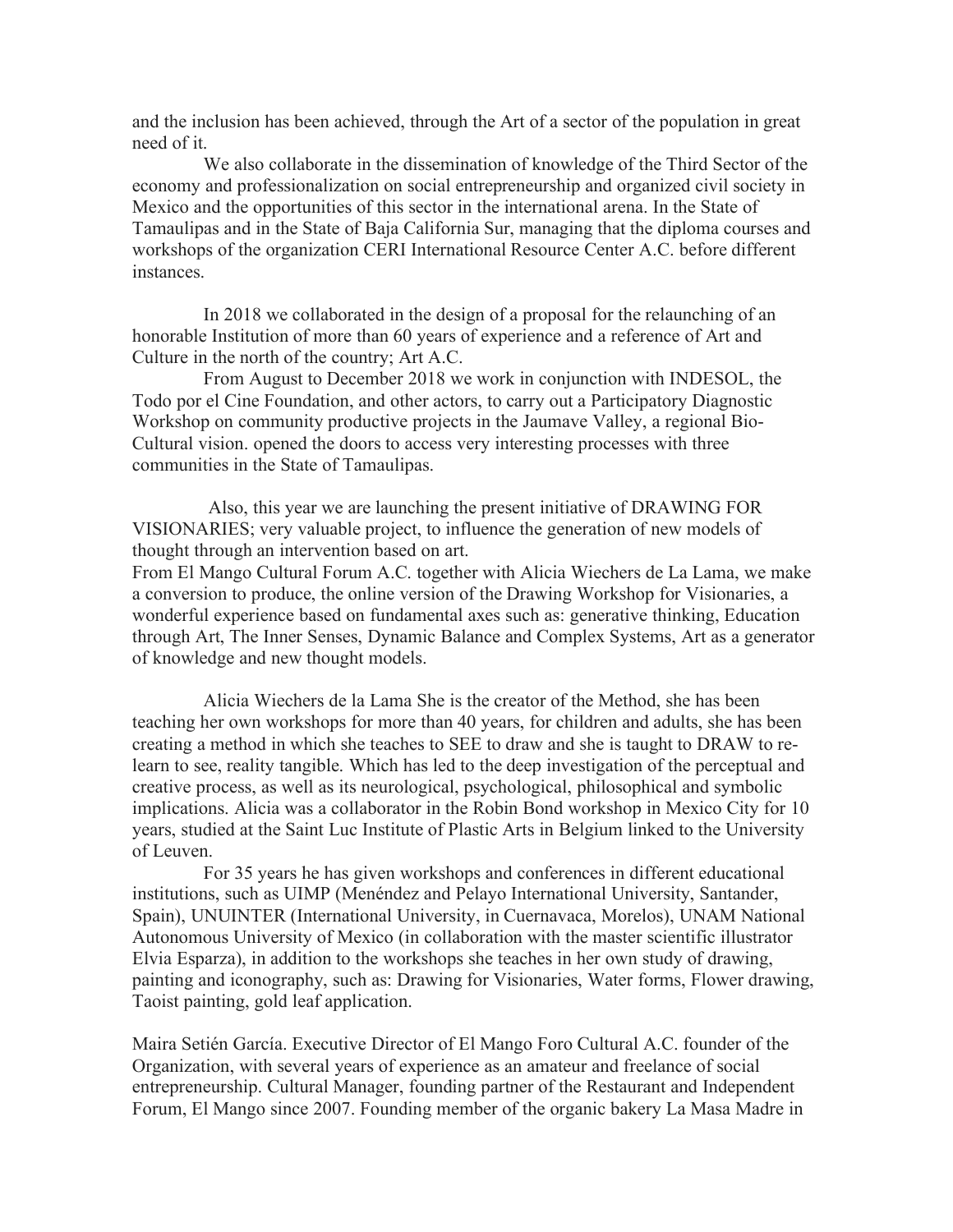2004, Garden Designer for 12 years, in partnership with Arch. Clinton Mcdowell, manager of Cultural events and Actions participatory communities. Student and member of the Art Workshop of Alicia Wiechers for 10 years. Fortunate student of Doña Vicenta Villalba, traditional herbalist in Amatlán Morelos, and Degree in Graphic Design for Art A.C. in Monterrey N.L.

In 2016, an experiential participation diploma in "The Alchemy of Transformation" at the Findhorn Institute in Scotland.

In 2017 Diploma of Procuración of International Funds for civil society organizations. By the International Resource Center A.C. and The National Autonomous University of Mexico. UNAM.

Delirious in love with the Sumi-e (Japanese brush) and lucky to spread teaching of Drawing with the guidance of the Internal Senses. Happy to have the mission to share and walk new paradigms to live. Mother of a beautiful and absolutely fascinating young girl, in full puberty.

# Léa Soler

He was born in Paris, in 1990. she studied Film Studies at the University of Montpellier II. After working with the renowned author film production company Mantarraya Producciones, she has developed as a director, photographer and editor of documentary and fiction films. He has directed the short films "Elles Mirroirs", "Presencias", "Macario" and "Thread". He has photographed numerous short films and documentary series such as "La Raíz Doble", for channel 11, the feature film "Los presentes" and the behind-the-scenes of "Cuernavaca" and "Tiempo Compartido." He is currently in the pre-production of his first feature film "Láctea."

# For this Project:

Alicia Wiechers: creator of the method, will be responsible for generating the content and teaching the main classes. (full time)

Maira Setién G: in charge of the production of the online class, coordinator of the project and support in face-to-face complementary classes. (full time)

Léa Soler: Direction and photography of the audiovisual material production of the course.

# **5. Implementation**

The intervention consists of adapting the drawing for Visionaries class to online format. 16 sessions of 3 hours each session. Six-month courses are taught to students of a private or public university. The following semester and with part of the payment that the private school students made to access the course, the same course is given to students of a public Normal School (teacher training school for primary school). The following year the intervention repeats itself, with the new students in both schools, Private and Public. The total of Young people in which this Workshop will have an influence is 200, in the first two years.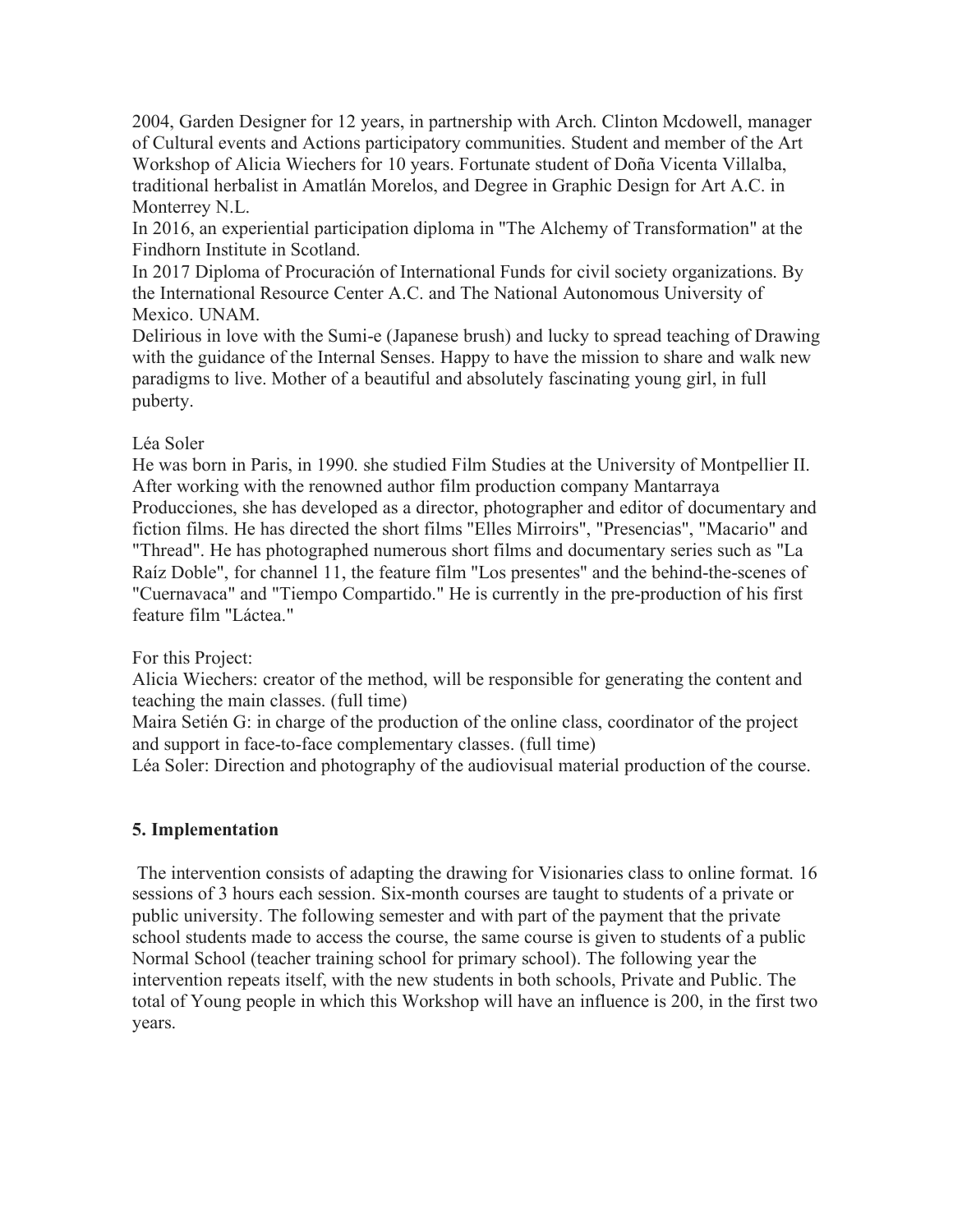# **6. Measurable Results**

At the beginning of the workshop the Youth make a self-portrait. At the end of the Workshop they return to make a self-portrait. At the end of the intervention, there will be an art exhibition with both drawings of the students. and a testimony about self-reported creativity for the students. and another about perceptible progress in students, with some of their teachers.

The desirable indicators are: Increase in the self-esteem of young people to achieve to express reality more faithfully than they did at the beginning. Also, the certainty that the internal senses are aptitudes that are inherent to them and that you only have to cultivate them through active attention to access them.

This change in the perception of their own abilities will give them confidence in their *creative will* to solve their own challenges in the way they prefer

# **7. Contribution of this Program to the Work of other Organizations.**

Working with the students of a private university, creating an awareness that enriching their own skills and sharing this possibility with young people with another social situation, can be an interesting way to generate participation and social awareness in young people. Also work with both schools, public and private, complementing their educational curriculum with an exceptional training, will be a very interesting contribution.

Drawing for Visionaries is a proposal from the Organized Civil Society, to generate cultural changes. The fact of being a proposal from the Civil Society, is in itself, an advance in Mexico, (if we start from that, for a population of 123 million Mexicans there are only 8 thousand organizations that are Authorized donee.) From the Overview of the Third Sector in Mexico, any intervention that is carried out, promoted by the Organized Civil Society will be an achievement for all the other organizations, because this small sector has very little presence in the Country. At the Local Level the State of Tamaulipas (where we propose to start the first stage of the project) has an indicator of 0/10 points in Perceived Social Support Network, according to OECD Wllbeing indicators 2016. And 2.8 / 10 points in Social Commitment. And the last place in Mexico in number of civil society organizations.

Closing the Generational and Digital *gap* is an important Social Responsibility. *Education through art* is a way to weave bridges to unify distant points in a concerted and beautiful way.

An Initiative that connects alumni from private schools with alumni of public schools, besides the contribution to complement the educative content of both sectors with a wonderful activity. An exceptional Drawing class.

# **8. Financial resources**

The Drawing Workshop for Visionaries in digital format will reduce costs.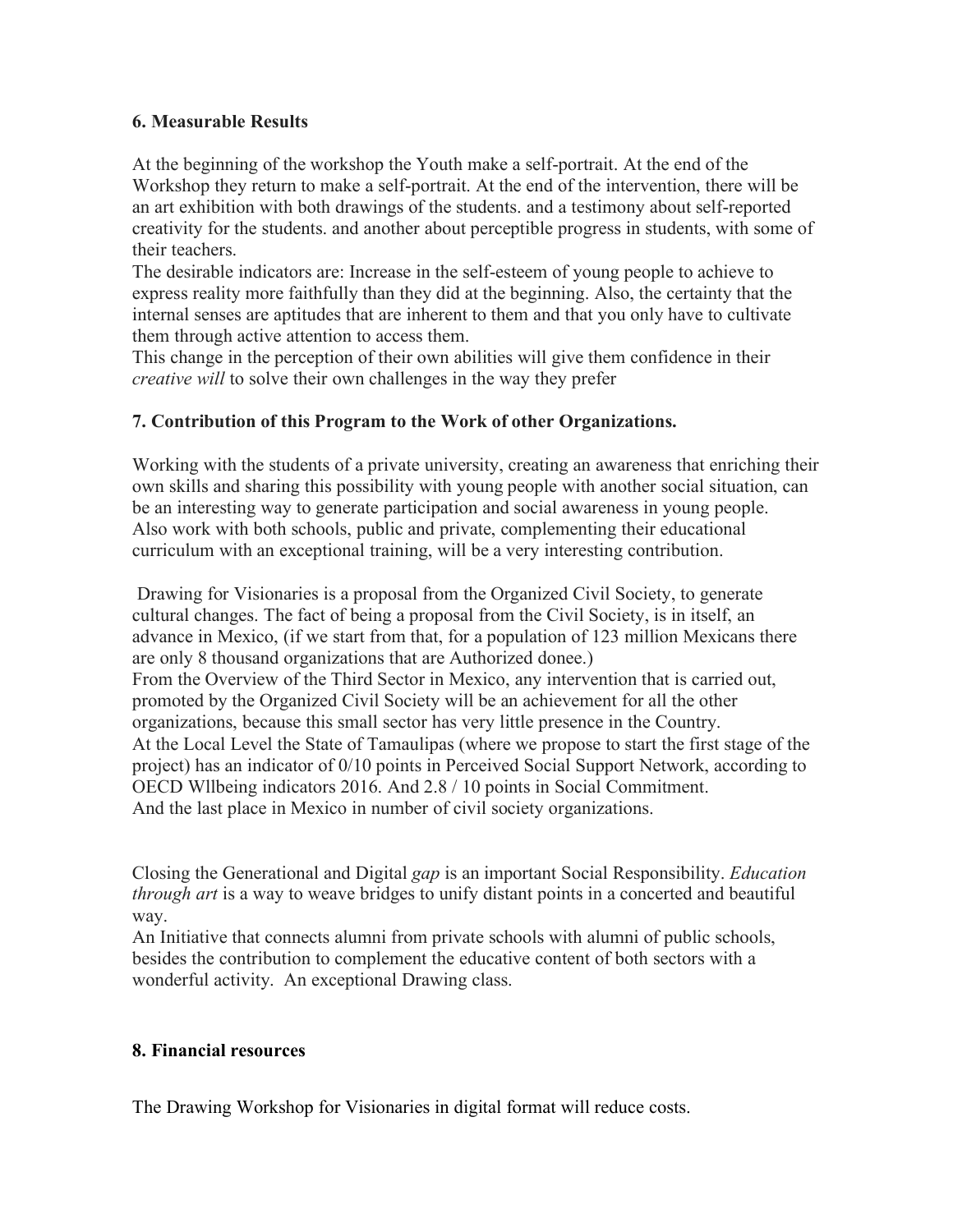Once we have the videos produced, A group of students of the Private University paying their class, will be able to scholarship to another group of students of the Normal Public school (a Public School that train future school teachers) so that they can receive the same course.

The production of the videos plus a year of imparting the workshop as a pilot class assisted to adjust the digital material. has a cost of (10 500 US dlls.)

The subsequent cost of just teaching the class already with the digital material. It will be reduced so that it can be financed by the students.

Budget and resources DRAWING FOR VISIONARIES Digital material production and one year of class to 50 young students

| fees for teaching assisted class (2 teachers) 32 clasess:                  | $6500$ dlls. |
|----------------------------------------------------------------------------|--------------|
| Cost of recording and editing of 16 videos of 15 minutes, one of 5 minutes | 3500 dlls.   |
| Administration costs                                                       | 500 dlls.    |

**Total 10500dlls.**

#### **Own resources:**

-Design and Content of the workshop

-Adaptation and script of the online version

-Coordination of the project

#### **9. What makes the proposal unique:**

The Mango Cultural Forum A.C. Through its initiative of DRAWING FOR VISIONARIES, as an educational complement. A drawing workshop that reaches many young people to open the door to creativity that allows them to self-manage their own challenges, choose and flourish in complexity.

There are several organizations (2 or 3) working in education through Art, in Mexico although the proposal to approach the problem of *perception* from the teaching of visionary skills, to draw is unique.